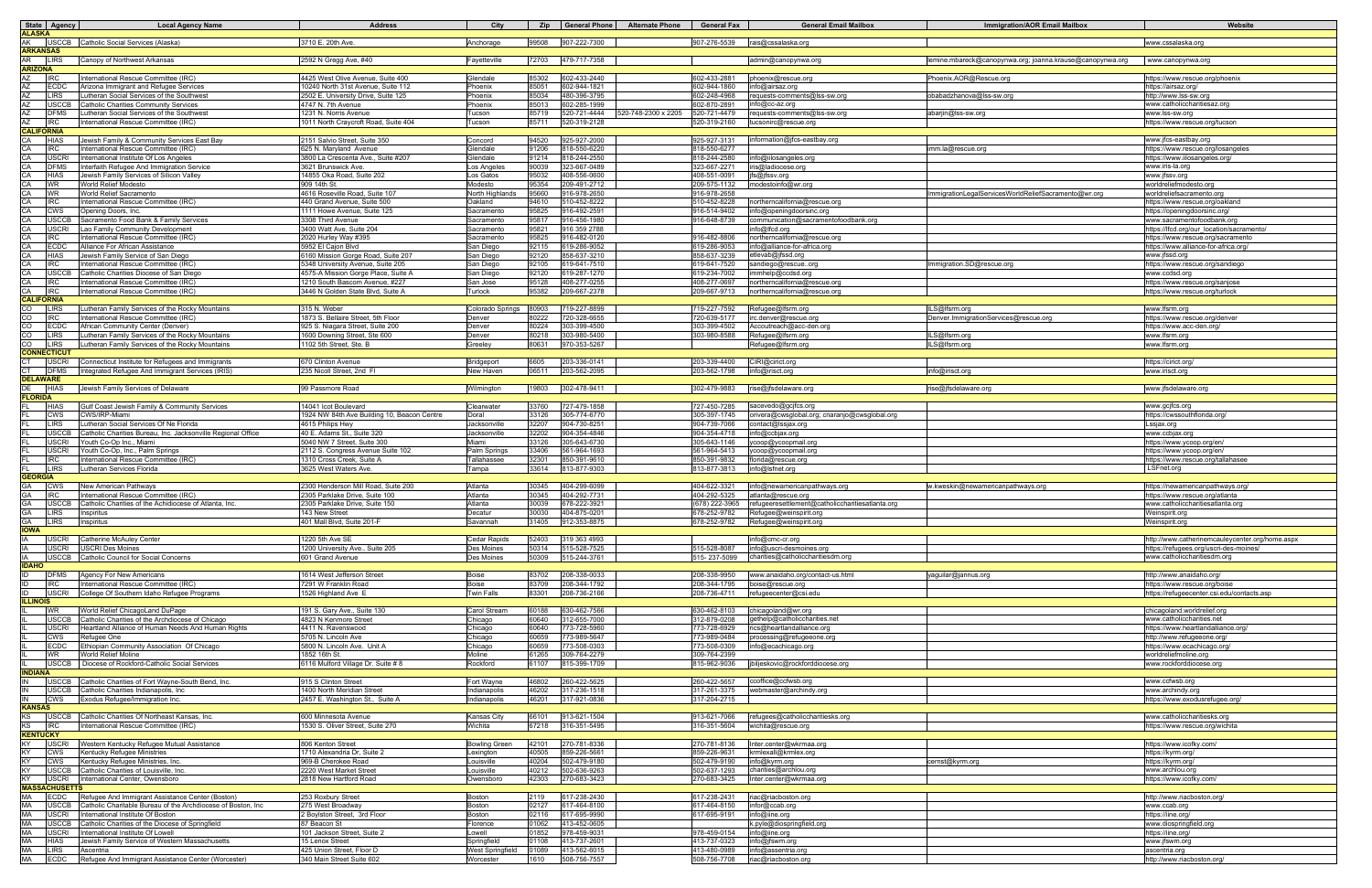| State Agency                                                                                                                                       | <b>Local Agency Name</b>                                                                         | <b>Address</b>                                                           | City                                       |                | Zip   General Phone          | <b>Alternate Phone</b> | <b>General Fax</b>           | <b>General Email Mailbox</b>                        | <b>Immigration/AOR Email Mailbox</b>             | Website                                                                                |
|----------------------------------------------------------------------------------------------------------------------------------------------------|--------------------------------------------------------------------------------------------------|--------------------------------------------------------------------------|--------------------------------------------|----------------|------------------------------|------------------------|------------------------------|-----------------------------------------------------|--------------------------------------------------|----------------------------------------------------------------------------------------|
| <b>MARYLAND</b>                                                                                                                                    |                                                                                                  |                                                                          |                                            |                |                              |                        |                              |                                                     |                                                  |                                                                                        |
| MD<br><b>IRC</b>                                                                                                                                   | International Rescue Committee (IRC)                                                             | 1900 N. Howard Street, Suite 200                                         | Baltimore                                  | 21218          | 410-327-1885                 |                        | 410-327-1941                 | baltimore@rescue.org                                |                                                  | https://www.rescue.org/baltimore                                                       |
| MD<br><b>LIRS</b><br>MD<br><b>ECDC</b>                                                                                                             | Lutheran Social Service Of The National Capitol Area<br>African Community Center (Silver Spring) | 3799 East West Highway<br>8121 Georgia Avenue, Suite 800                 | Hyattsville<br><b>Silver Spring</b>        | 20782<br>20910 | 240-714-4034<br>301-562-7303 |                        | 240-714-4069<br>301-562-7304 | acc-general@ecdcus.org                              | nmigration@Issnca.org                            | www.lssnca.org<br>https://acc-dc.org                                                   |
| MD                                                                                                                                                 | International Rescue Committee (IRC)                                                             | 8719 Colesville Road, 3rd Floor                                          | <b>Silver Spring</b>                       | 20910          | 301-562-8633                 |                        | 301-562-8585                 | silverspring@rescue.org                             |                                                  | https://www.rescue.org/silverspring                                                    |
| <b>MAINE</b>                                                                                                                                       |                                                                                                  |                                                                          |                                            |                |                              |                        |                              |                                                     |                                                  |                                                                                        |
| МE<br>USCCB Catholic Charities Maine<br>04101 207-871-7437<br>info@ccmaine.org<br>80 Sherman Street<br>Portland<br>207-871-7465<br>www.ccmaine.org |                                                                                                  |                                                                          |                                            |                |                              |                        |                              |                                                     |                                                  |                                                                                        |
| <b>MICHIGAN</b>                                                                                                                                    |                                                                                                  |                                                                          |                                            |                |                              |                        |                              |                                                     |                                                  |                                                                                        |
| <b>HIAS</b>                                                                                                                                        | Jewish Family Services of Washtenaw County                                                       | 2245 S. State Street                                                     | Ann Arbor                                  | 48104          | 734-769-0209                 |                        | 734-769-0224                 | info@jfsannarbor.org                                |                                                  | www.jfsannarbor.org                                                                    |
| <b>USCRI</b>                                                                                                                                       | <b>JSCRI Dearborn</b>                                                                            | 3942 Michigan Ave, Upper Level Suite                                     | <b>Dearborr</b>                            | 48126          | 313-581-4420                 |                        | 313-581-4472                 | info@uscri-detroit.org                              |                                                  | https://refugees.org/uscri-detroit/                                                    |
| LIRS<br><b>CWS</b>                                                                                                                                 | Samaritas<br>Bethany Christian Services-Refugee Resettlement Program                             | 2080 Union Ave. SE<br>050 36th Street Se, Suite 400                      | <b>Grand Rapids</b><br><b>Grand Rapids</b> | 49507<br>49508 | 616-356-1934<br>616-224-7540 |                        | 616-356-5779                 | info@samaritas.org                                  |                                                  | www.samaritas.org<br>https://bethany.org/service/refugee-resettlement                  |
| JSCCB                                                                                                                                              | St. Vincent Catholic Charities                                                                   | 2800 W. Willow                                                           | ansing                                     | 48917          | 517-323-4734                 |                        | 517-853-0031                 | parsamv@stvcc.org                                   |                                                  | www.stvcc.org                                                                          |
| <b>LIRS</b>                                                                                                                                        | Samaritas New American Services                                                                  | 2170 Big Beaver Rd Ste B                                                 | Troy                                       | 48083          | 248-423-2790                 |                        | 248-519-5018                 | samaritas@samaritas.org                             |                                                  | www.samaritas.org                                                                      |
| <b>MINNESOTA</b>                                                                                                                                   |                                                                                                  |                                                                          |                                            |                |                              |                        |                              |                                                     |                                                  |                                                                                        |
| MN<br><b>DFMS</b>                                                                                                                                  | Minnesota Council Of Churches                                                                    | 122 West Franklin Avenue, Suite 100                                      | Minneapolis                                | 55404          | 612-870-3600                 | 612-874-8605           | 612-870-3622                 | mccrefugeeservices@mnchurches.org                   | AOR@mnchurches.ord                               | www.mnchurches.org                                                                     |
| ΜN<br><b>LIRS</b>                                                                                                                                  | Lutheran Social Services Of Minnesota                                                            | 2400 Park Avenue S                                                       | Minneapolis                                | 55404          | 612-879-5200                 |                        | 612-871-0354                 | refugeeservices@lssmn.org                           |                                                  | www.lssmn.org                                                                          |
| ΜN<br><b>WR</b><br>MN<br><b>USCRI</b>                                                                                                              | <b>Arrive Ministries</b><br>International Institute Of Minnesota                                 | 1515 East 66th Street<br>2300 Myrtle Ave, Suite 140                      | Richfield<br>Saint Paul                    | 55423<br>55108 | 612-798-4332<br>651-647-0191 |                        | 612-798-4314<br>651-647-9268 | office@arriveministries.org<br>info@iimn.org        |                                                  | arriveministries.org                                                                   |
| ΜN<br><b>LIRS</b>                                                                                                                                  | Lutheran Social Services Of Minnesota                                                            | 2835 W St Germain St. Ste 550                                            | St. Cloud                                  | 56301          | 320-251-7700                 |                        | 320-251-8898                 | refugeeservices@Issmn.org                           |                                                  | https://iimn.org/<br>www.lssmn.org                                                     |
| ΜN<br><b>USCCB</b>                                                                                                                                 | Catholic Charities of the Diocese of Winona-Rochester                                            | 11 Market Street, Suite 2                                                | Winona                                     | 55987          | 507-454-2270                 |                        | 507-287-2050                 | info@ccsomn.org                                     |                                                  | www.ccsomn.org                                                                         |
| <b>MISSOURI</b>                                                                                                                                    |                                                                                                  |                                                                          |                                            |                |                              |                        |                              |                                                     |                                                  |                                                                                        |
| МO<br>JSCCB                                                                                                                                        | Catholic Charities of Central and Northern Missouri                                              | 916 Bernadette Drive                                                     | Columbia                                   | 65203          | 573-442-7568                 |                        | 573-635-3659                 | info@cccnmo.org                                     |                                                  | www.cccnmo.org                                                                         |
| МO<br>ECDC                                                                                                                                         | Della Lamb Community Services                                                                    | 500 Woodland Avenue.                                                     | Kansas City                                | 64106          | 316-842-8040                 |                        | 316-842-7727                 | help@dellalamb.org                                  |                                                  | https://www.dellalamb.org                                                              |
| МO<br>USCRI                                                                                                                                        | Jewish Vocational Services                                                                       | 4600 Paseo Blvd.                                                         | Kansas City                                | 64110          | 816-471-2808                 |                        | 816-471-2930                 | info@jvsk.org                                       |                                                  | https://jvskc.org                                                                      |
| МO<br>JSCRI<br>MO<br>USCRI                                                                                                                         | International Institute Of St. Louis<br>International Institute of Southwest Missouri            | 3401 Arsenal St<br>1114 E Commercial Street                              | Saint Louis<br>Springfield                 | 63118<br>65803 | 314-773-9090<br>417-720-1552 |                        | 314-773-4081                 | info@iistl.org<br>thomasr@iistl.org                 |                                                  | https://www.iistl.org<br>https://www.iistl.org/iismo/                                  |
| <b>MONTANA</b>                                                                                                                                     |                                                                                                  |                                                                          |                                            |                |                              |                        |                              |                                                     |                                                  |                                                                                        |
| МT<br><b>IRC</b>                                                                                                                                   | International Rescue Committee (IRC)                                                             | 1535 Liberty Lane, Suite 117E                                            | Missoula                                   | 59801          | 406-926-1982                 |                        |                              | missoula@rescue.org                                 | immigration.mt@rescue.org                        | https://www.rescue.org/missoula                                                        |
| <b>NORTH CAROLINA</b>                                                                                                                              |                                                                                                  |                                                                          |                                            |                |                              |                        |                              |                                                     |                                                  |                                                                                        |
| ΝC<br>USCCB                                                                                                                                        | Catholic Charities Diocese of Charlotte                                                          | 123 South Church St.                                                     | Charlotte                                  | 28203          | 704-370-3262                 |                        | 704-370-3377                 | ccdoc@charlottediocese.org                          |                                                  | www.charlottediocese.org                                                               |
| ΝC<br><b>HIAS</b>                                                                                                                                  | Carolina Refugee Resettlement Agency                                                             | 5009 Monroe Road, Suite 100                                              | Charlotte                                  | 28205          | 704-535-8803                 |                        | 704-535-8806                 | info@carolinarefugee.org                            |                                                  | www.carolinarefugee.org                                                                |
| NC<br><b>CWS</b><br>NС<br><b>WR</b>                                                                                                                | Church World Service-IRP<br>World Relief High Point                                              | 12 S. Duke Street. Suite 4-B<br>55 Northpoint Ave Suite 102              | Durham<br>ligh Point                       | 27701<br>27262 | 919-680-4310<br>336-887-9007 |                        | 919-680-4320<br>336-887-5245 | info@cwsglobal.org<br>Triad@wr.org                  | mmigrationRDU@cwsglobal.org                      | https://cwsrdu.org/<br>worldrelieftriad.org                                            |
| NC<br><b>ECDC</b>                                                                                                                                  | North Carolina African Services Coalition                                                        | 22 North Elm Street, Suite 1010                                          | Greensboro                                 | 27401          | 336-574-2677                 |                        | 336-574-2672                 | info@ascafrica.org                                  |                                                  | https://ascafrica.org                                                                  |
| NC<br><b>CWS</b>                                                                                                                                   | Church World Service-IRP                                                                         | 22 North Elm Street, Suite 607                                           | Greensboro                                 | 27401          | 336-617-0381                 |                        | 336-617-0654                 | info@cwsglobal.org                                  |                                                  | https://cwsgreensboro.org/                                                             |
| ΝC<br><b>WR</b>                                                                                                                                    | World Relief High Point                                                                          | 55 Northpoint Ave Suite 102                                              | High Point                                 | 27262          | 336-887-9007                 |                        | 336-887-5245                 | Triad@wr.org                                        |                                                  | worldrelieftriad.org                                                                   |
| NC<br><b>DFMS</b>                                                                                                                                  | Diocese Of East Carolina Interfaith Refugee Ministry                                             | 913 Trent Blvd                                                           | New Bern                                   | 28560          | 252-633-9009                 | 52-636-1759            | 252-638-7570                 | shusson@helpingrefugees.org                         | dmiller@helpingrefugees.org                      | www.helpingrefugees.org                                                                |
| NC<br><b>USCRI</b>                                                                                                                                 | USCRI NC                                                                                         | 3824 Barrett Drive Suite 200                                             | Raleigh                                    | 27609          | 919-334-0072                 |                        | 919-334-0077                 | info@uscrinc.org                                    |                                                  | /1ttps://refugees.org/uscri-north-carolina                                             |
| NС<br><b>LIRS</b>                                                                                                                                  | Lutheran Family Services In The Carolinas                                                        | 4020 Wake Forest Road, Suite 301                                         | Raleigh                                    | 27609          | 800-435-7464                 |                        | 919-832-0591                 | contactus@LSCarolinas.net                           |                                                  | https://lscarolinas.net/                                                               |
| <b>NORTH DAKOTA</b><br>ND<br><b>LIRS</b>                                                                                                           | <b>LIRS North Dakota</b>                                                                         | 417 Main Street Suite 401                                                | Fargo                                      | 58103          | 701-409-3750                 |                        |                              |                                                     |                                                  | www.lirs-nd.org                                                                        |
| <b>NEBRASKA</b>                                                                                                                                    |                                                                                                  |                                                                          |                                            |                |                              |                        |                              |                                                     |                                                  |                                                                                        |
| <b>CWS</b><br>NE                                                                                                                                   | Lutheran Family Services of Nebraska, Inc.                                                       | 2301 O Street                                                            | Lincoln                                    | 68510          | 402-536-3513                 |                        | 402-441-8491                 | WelcomeRefugees@LFSneb.org                          |                                                  | https://www.lfsneb.org                                                                 |
| NE<br><b>USCCB</b>                                                                                                                                 | Catholic Social Services                                                                         | 2241 O Street                                                            | _incoln                                    | 68510          | 402-474-1600                 |                        | 402-474-1612                 | info@cssisus.org                                    |                                                  | www.cssisus.org                                                                        |
| ECDC                                                                                                                                               | Refugee Empowerment Center                                                                       | 3610 Dodge Street, Suite 100                                             | Omaha                                      | 68131          | 402-554-0759                 |                        | 402-561-9724                 | info@refugeeempowerment.org                         |                                                  | https://refugeeempowerment.org/                                                        |
| NE<br><b>LIRS</b><br><b>NEW HAMPSHIRE</b>                                                                                                          | Lutheran Family Services                                                                         | 124 S $24^{\text{th}}$ Street                                            | Omaha                                      | 68131          | 402-536-3500                 |                        | 402-827-3218                 | Omaharefugeeimmigrationservicesintake@lfsneb.org    | Omaharefugeeimmigrationservicesintake@lfsneb.org | www.lfsneb.org                                                                         |
| cws                                                                                                                                                | Ascentria Care Alliance                                                                          | 261 Sheep Davis Road, Suite A-1                                          | Concord                                    | 03301          | 603-224-8111                 |                        | 603-224-5473                 |                                                     |                                                  | https://www.ascentria.org                                                              |
| NH<br><b>USCRI</b>                                                                                                                                 | International Institute Of New Hampshire                                                         | 470 Pine Street, Lower Level                                             | Manchester                                 | 03104          | 603 647-1500                 | 603-716-6459           | 603 669-5830                 | info@iine.org                                       |                                                  | https://iine.org/                                                                      |
| <b>NEW JERSEY</b>                                                                                                                                  |                                                                                                  |                                                                          |                                            |                |                              |                        |                              |                                                     |                                                  |                                                                                        |
| NJ<br><b>IRC</b>                                                                                                                                   | International Rescue Committee (IRC)                                                             | 208 Commerce Place, 4th Floor                                            | Elizabeth                                  | 7201           | 908-351-5116                 |                        | 908-351-5776                 | newjersey@rescue.org                                | NJAOR@rescue.org                                 | https://www.rescue.org/elizabeth                                                       |
| USCRI                                                                                                                                              | Reformed Church of Highland Park- Affordable Housing Corporation                                 | 19-21 S. 2nd Ave                                                         | Highland Park                              | 08904          | 732 249 7349                 |                        |                              | interfaithrise@gmail.com                            |                                                  | http://www.interfaithrise.org                                                          |
| NJ<br><b>CWS</b>                                                                                                                                   | <b>CWS Jersey City</b>                                                                           | 440 Hoboken Avenue                                                       | <b>Jersey City</b>                         | 07306          | 201-659-0467                 |                        |                              | cwsjerseycity@cwsglobal.org                         |                                                  | https://cwsjerseycity.org/                                                             |
| <b>NEW MEXICO</b><br><b>LIRS</b>                                                                                                                   | Lutheran Family Services Rocky Mountains                                                         | 4105 Silver Avenue, SE                                                   |                                            |                | 87108 505-933-7032           |                        |                              | <b>IRefugee@Itsrm.org</b>                           |                                                  | www.ifsrm.org/locations - Albuquerque                                                  |
| NM<br><b>NEVADA</b>                                                                                                                                |                                                                                                  |                                                                          | Albuquerque                                |                |                              |                        |                              |                                                     |                                                  |                                                                                        |
| N <sub>V</sub>                                                                                                                                     | USCCB Catholic Charities of Southern Nevada                                                      | 1501 N. Las Vegas Blvd                                                   | Las Vegas                                  | 89101          | 702-383-8387                 |                        | 702-436-1579                 | bdossantos@catholiccharities.com                    |                                                  | www.catholiccharities.com                                                              |
| NV<br><b>ECDC</b>                                                                                                                                  | African Community Center In (Las Vegas)                                                          | 4125 W. Dewey Dr. Suite A                                                | Las Vegas                                  | 89118          | 702-836-3324                 |                        | 702-836-3338                 | contactACC@acc-lv.org                               |                                                  | http://acc-lv.org/                                                                     |
| NV<br><b>USCRI</b>                                                                                                                                 | Northern Nevada International Center                                                             | 855 West Seventh Street, Suite 270                                       | Reno                                       | 89503          | 775-784-7515                 |                        |                              | nnic@unr.edu                                        |                                                  | https://www.unr.edu/nnic                                                               |
| <b>NEW YORK</b>                                                                                                                                    |                                                                                                  |                                                                          |                                            |                |                              |                        |                              |                                                     |                                                  |                                                                                        |
| NY<br>USCRI<br><b>HIAS</b>                                                                                                                         | <b>USCRI Albany</b>                                                                              | 99 Pine Street, Suite 101                                                | Albany<br><b>Buffalo</b>                   | 12207<br>14209 | 518-459-1790<br>716-883-1914 |                        | 518-459-8980<br>716-883-7637 | info@uscri-albany.org<br>generalinfo@jfsbuffalo.org |                                                  | https://refugees.org/uscri-albany/                                                     |
| NY<br><b>USCRI</b><br>NY                                                                                                                           | Jewish Family Services of Western New York<br>International Institute Of Buffalo                 | 70 Barker Street<br>864 Delaware Avenue                                  | <b>Buffalo</b>                             | 14209          | 716-883-1900                 |                        | 716-883-9529                 | iib@iibuff.org                                      |                                                  | www.jfsbuffalo.org<br>https://iibuffalo.org/                                           |
| ΝY<br>CWS                                                                                                                                          | Journey's End Refugee Services, Inc                                                              | 2495 Main St., Ste. 530                                                  | <b>Buffalo</b>                             | 14214          | 716-882-4963                 |                        | 716-882-4977                 |                                                     |                                                  | https://www.jersbuffalo.org/                                                           |
| NY<br><b>USCCB</b>                                                                                                                                 | Catholic Charities of Buffalo                                                                    | 20 Herkimer Street                                                       | <b>Buffalo</b>                             | 14213          | 716-842-0270                 |                        | 716-842-0509                 | info@ccwny.org                                      |                                                  | www.ccwny.org                                                                          |
| NY<br>HIAS                                                                                                                                         | <b>HIAS New York</b>                                                                             | 411 Fifth Avenue, Suite 1006                                             | New York                                   | 10016          | 212-967-4100                 |                        | 212-967-4442                 | info@hias.org                                       | newyork.aor.info@hias.org                        | www.hias.org/what/new-york                                                             |
| NY<br>IRC.                                                                                                                                         | International Rescue Committee (IRC)                                                             | 263 West 38th Street, 6th Floor                                          | New York                                   | 10018          | 212-377-4728                 |                        | 212-377-4729                 | newyork@rescue.org                                  |                                                  | https://www.rescue.org/newvork                                                         |
| NY<br><b>USCCB</b><br>NY<br><b>USCCB</b>                                                                                                           | Catholic Family Center<br>Catholic Charities of Onondaga County                                  | 87 N. Clinton Ave.<br>527 N. Salina St                                   | Rochester<br>Syracuse                      | 14604<br>13208 | 585-546-7220<br>315-474-7428 |                        | 585-232-6486<br>315-424-8262 | cfc@cfcrochester.org<br>resettlement@ccoc.us        |                                                  | www.cfcrochester.org<br>www.ccoc.us                                                    |
| NY<br><b>DFMS</b>                                                                                                                                  | Interfaith Works Of Central New York, Inc.                                                       | 010 James St.                                                            | Syracuse                                   | 13224          | 315-449-3552                 | 315-474-1261           | 315-449-3103                 | info@interfaithworkscny.org                         | jkelly@ifwcny.org                                | www.interfaithworksny.org                                                              |
| NY<br>LIRS                                                                                                                                         | The Center                                                                                       | 201 Bleecker Street                                                      | Utica                                      | 13501          | 315-738-1083                 |                        | 315-738-1168                 | info@thecenterutica.org                             | info@thecenterutica.org                          | https://www.thecenterutica.org                                                         |
| NY                                                                                                                                                 | USCCB Catholic Charities Community Services                                                      | 204 Hawthorne Avenue                                                     | Yonkers                                    | 10705          | 914-476-2700                 |                        |                              | Immigration.Services@archny.org                     |                                                  | www.archny.org                                                                         |
| OHIO                                                                                                                                               |                                                                                                  |                                                                          |                                            |                |                              |                        |                              |                                                     |                                                  |                                                                                        |
| OH<br>USCRI                                                                                                                                        | International Institute Of Akron                                                                 | 20 Olive Street, Suite 201                                               | Akron                                      | 44310          | 330-376-5106                 |                        | 330-376-0133                 | info@iiakron.org                                    |                                                  | https://www.iiakron.org                                                                |
| 음<br>JSCCB                                                                                                                                         | Catholic Charities Southwestern Ohio                                                             | '162 Reading Rd., Suite 600                                              | Cincinnati                                 | 45237          | 513-241-7745                 |                        | 513-241-4333                 | rrs@ccswoh.org                                      |                                                  | www.ccswoh.org                                                                         |
| OH<br>HIAS<br>JSCCB                                                                                                                                | US Together - Cleveland<br>Catholic Charities Diocese of Cleveland                               | 2800 Euclid Avenue, Suite 200<br>'800 Detroit Avenue, St Augustine Tower | Cleveland                                  | 44115<br>44102 | 216-456-9630<br>216.939.3737 |                        | 216-297-9263<br>216-939-3890 | contactus@ccdocle.org                               |                                                  | www.ustogether.us<br>www.ccdocle.org                                                   |
| 음<br>USCRI                                                                                                                                         | <b>USCRI Cleveland</b>                                                                           | 2103 Clark Avenue                                                        | Cleveland<br>Cleveland                     | 44109          | 216-781-4560                 |                        | 216-781-4565                 | info@uscrioh.org                                    |                                                  | https://refugees.org/uscri-cleveland/                                                  |
| ᄋ<br>CWS                                                                                                                                           | Community Refugee And Immigration Services (CRIS)                                                | 925 E Dublin-Granville Rd, Suite 102                                     | Columbus                                   | 43229          | 614-235-5747                 |                        | 614-235-6127                 |                                                     |                                                  | https://www.crisohio.org                                                               |
| 음<br><b>HIAS</b>                                                                                                                                   | US Together - Columbus                                                                           | 1415 E. Dublin-Granville Road, Suite 100                                 | Columbus                                   | 43229          | 614-437-9941                 |                        | 614-737-3487                 |                                                     |                                                  | www.ustogether.us                                                                      |
| OН                                                                                                                                                 | USCCB Catholic Social Services of the Miami Valley                                               | 1046 Brown Street                                                        | Dayton                                     | 45409          | 937-223-7217                 |                        | 937-299-6138                 | cssmv@cssmv.org                                     |                                                  | www.cssmv.org                                                                          |
| <b>OREGON</b>                                                                                                                                      |                                                                                                  |                                                                          |                                            |                |                              |                        |                              |                                                     |                                                  |                                                                                        |
| OR<br><b>LIRS</b><br>OR                                                                                                                            | Lutheran Community Services Northwest<br>SOAR/Ecumenical Ministries Of Oregon                    | 605 SE Cesar E Chavez Blvd                                               | Portland                                   | 97214<br>97213 | 503-231-7480<br>503-284-3002 |                        | 503-233-0667                 | apinchuk@lcsnw.org                                  | mtamle@lcsnw.org; apinchuk@lcsnw.org             | Icsnw.org                                                                              |
| <b>CWS</b><br>OR                                                                                                                                   | USCCB Catholic Charities of Oregon                                                               | 7931 NE Halsey Street Suite 314<br>2740 SE Powell Blvd.                  | Portland<br>Portland                       | 97202          | 971-222-1883                 |                        | 503-231-4327                 | soar@emoregon.org<br>refugee@ccoregon.org           | ygrigoryeva@emoregon.org; vvila@emoregon.org     | https://emoregon.org/soar/<br>www.ccoregon.org                                         |
| <b>PENNSYLVANIA</b>                                                                                                                                |                                                                                                  |                                                                          |                                            |                |                              |                        |                              |                                                     |                                                  |                                                                                        |
| LIRS                                                                                                                                               | Bethany Christian Services of the Greater Delaware Valley                                        | 108 N. 5th Street                                                        | Allentown                                  | 18102          | 484-408-6830                 |                        | 610-832-3947                 |                                                     |                                                  | https://bethany.org/locations/us/pennsylvania/philadelphia                             |
| USCCB                                                                                                                                              | Catholic Charities of the Diocese of Erie                                                        | 329 West 10th Street                                                     | Erie                                       | 16502          | 814-456-2091                 |                        | 814-456-1677                 | jhaas@cccas.org                                     |                                                  | www.cccas.org                                                                          |
| JSCRI                                                                                                                                              | International Institute of Erie                                                                  | 517 East 26th Street                                                     | Erie                                       | 16504          | 814-452-3935                 |                        | 814-452-3318                 | info@uscri-erie.org                                 |                                                  | https://refugees.org/uscri-erie/                                                       |
| USCCB                                                                                                                                              | Catholic Charities of the Diocese of Harrisburg                                                  | 939 East Park Drive, Suite 102                                           | Harrisburg                                 | 17111          | 717-232-0568                 |                        | 717-909-0968                 | ahabeeb@cchbg.org                                   |                                                  | www.cchbg.org                                                                          |
| LIRS<br>CWS                                                                                                                                        | Bethany Christian Services of the Greater Delaware Valley<br><b>CWS Lancaster</b>                | 610 Old York Road, Suite 220<br>308 E. King St.                          | Jenkintown<br>_ancaster                    | 19046<br>17602 | 215-376-6200<br>717-381-2890 | 17-358-9730            | 310-743-8493<br>717-381-2896 | info@cwsglobal.org                                  | elong@cwsglobal.org                              | https://bethany.org/locations/us/pennsylvania/philadelphia<br>https://cwslancaster.org |
| ÞА<br>LIRS                                                                                                                                         | Bethany Christian Services of Central Pennsylvania                                               | 31 S Duke StreetSuite 211                                                | Lancaster                                  | 17602          | 717-678-3918                 |                        |                              | 717-918-5674 meganbrown@bethany.org                 |                                                  | https://bethany.org/locations/us/pennsylvania/lancaster                                |
|                                                                                                                                                    |                                                                                                  |                                                                          |                                            |                |                              |                        |                              |                                                     |                                                  |                                                                                        |